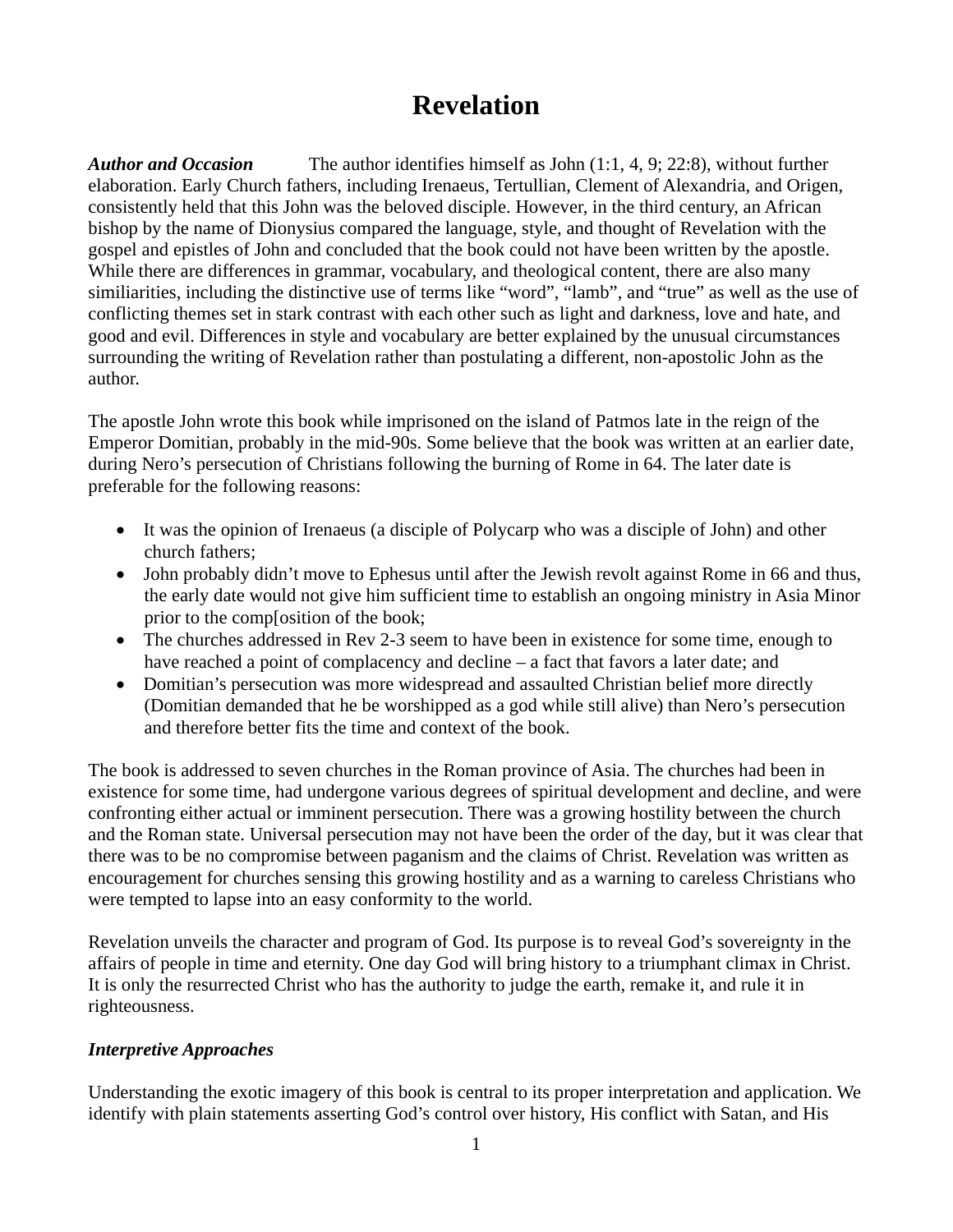coming judgment of the created order. But trumpets? Bowls of wrath? Fire from heaven? Mountains falling into the sea? Fantastical beasts emerging from the smoky core of the earth? Not your typical fare on the church casserole circuit. What do these phantasms mean and what application do they have for our day?

Interpretations of the book have historically fallen into one of four categories:

*Idealist view* This perspective considers Revelation to be a symbolic picture of the enduring struggle between good and evil, between Christianity and the forces marshaled against the faith. The symbols in the book cannot be and ought not be identified with particular historical events either in the past or the future. They simply are trends and ideals. The principles of spiritual warfare are operative throughout the ages and may have repeated embodiments. The impact of the entire message, rather than the literal details, is the point of the book.

*Preterist view* "Preterist" comes from the Latin word *praeter*, meaning "past". This view understands Revelation as growing out of and describing events in the apostle's own day. Preterists share much of the same disposition towards the book as those in the idealist camp, except that they limit the scope of the book to a description of the persecution of Christianity by ancient Rome and to what was expected to happen after the destruction of the Roman Empire.

*Historicist view* This perspective regards Revelation as describing events from the time of John's visions on the isle of Patmos to the end of history. Thus, interpreters speak of the breaking of the seven seals as representing the fall of the Roman Empire, locusts from the bottomless pit as standing for the Islamic invaders around the time of Mohammed, the beast from the pit as symbolizing the Roman papacy (as many in the time of the Reformation believed), and so forth. Explanations of the various symbols in Revelation have varied widely among members of this school of thought. A number of the Reformers held to this view.

*Futurist view* This view places most of the events recorded in Revelation (chapters 4-22) in the time immediately preceding Christ's Second Coming. While the first three chapters are viewed as relating to the apostolic church, the last nineteen leap forward to the end of the age. Many futurists seek to discern particular meanings behind the symbols in the book, diligently comparing them to many of the Old Testament passages from which the images are drawn, not content to merely ascertain the big picture.

| <b>View</b> | $Rev 1-3$         | <b>Rev</b> 4-19   | $Rev 20-22$        |
|-------------|-------------------|-------------------|--------------------|
| Idealist    | Historic churches | Symbolic of the   | Symbolic of the    |
|             |                   | conflict between  | triumph of good    |
|             |                   | good and evil     |                    |
| Preterist   | Historic churches | Symbolic of       | Symbolic of heaven |
|             |                   | contemporary      | and the Lord's     |
|             |                   | conditions in     | ultimate triumph   |
|             |                   | John's time       |                    |
| Historicist | Historic churches | Symbolic of       | Final judgment;    |
|             |                   | historical events | eternal state      |
|             |                   | through the ages  |                    |

A graphic comparison of these views may be helpful: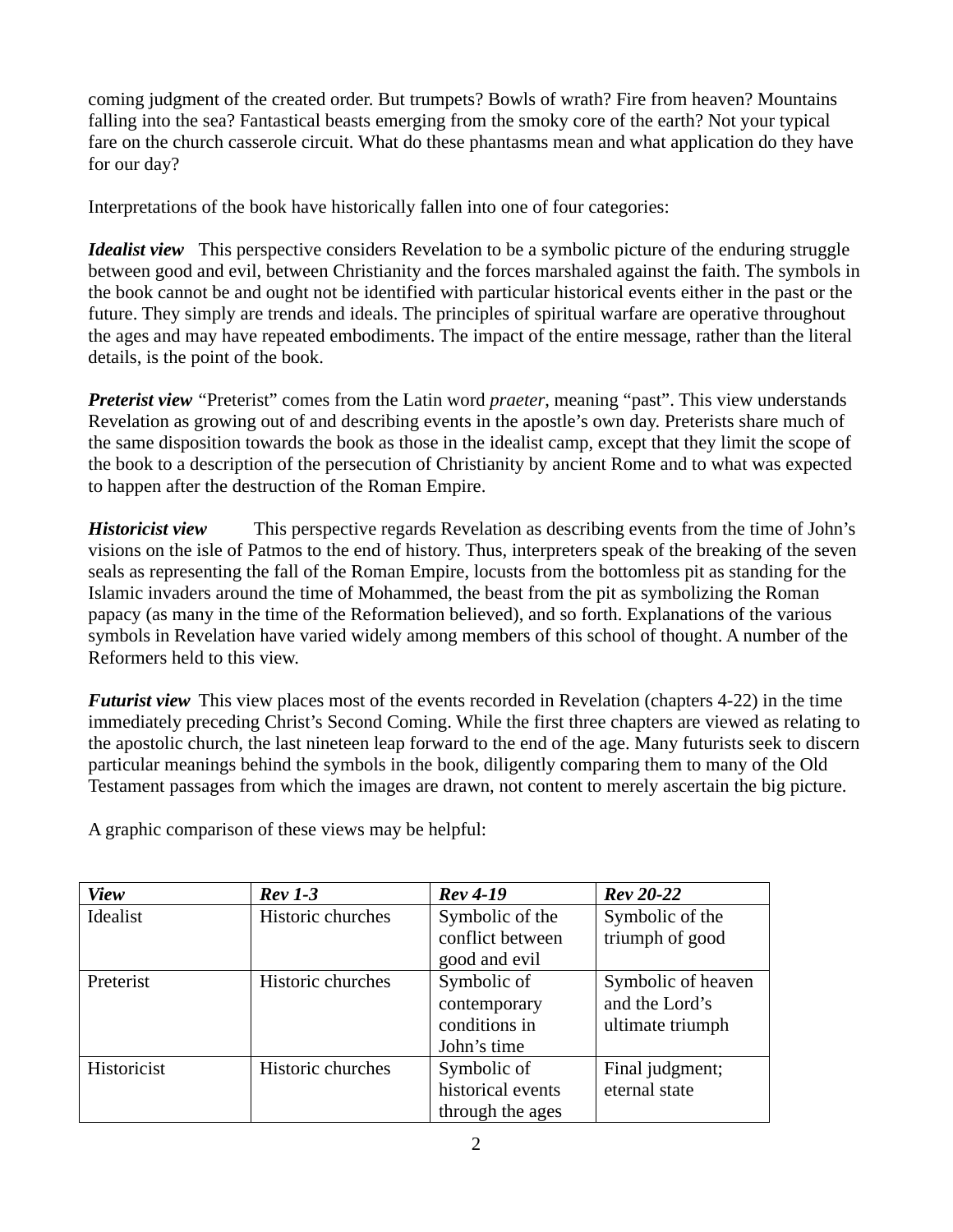| Futurist | Historic churches;     | Future tribulation; | Millennium; final |
|----------|------------------------|---------------------|-------------------|
|          | seven stages of        | judgment on the     | judgment; eternal |
|          | church history for the | Antichrist and all  | state             |
|          | more imaginative       | apostasy;           |                   |
|          |                        | culminating with    |                   |
|          |                        | Christ's Second     |                   |
|          |                        | Coming              |                   |

#### *Millennial Views:*

Differences in millennial views relate to the understanding of Revelation 20:1-6, which speaks of believers reigning with Christ a thousand years, and to the chronological relation of this passage with Revelation 19:11-21, which describes Christ's Second Coming and His complete victory over the forces of evil opposing Him. Is the thousand-year period described in Revelation 20 literal or figurative? Do the events of Revelation 20 chronologically follow those described in Revelation 19, or does Revelation 20 introduce another cycle of the book which describes God's judgment leading up to the Lord's return.

There are three major millennial views:

*Postmillennialism* Postmillennialists (postmils) believe that the reference to a thousand years in Revelation 20 speaks figuratively of a long interval of time that precedes the Second Coming of Christ. This perspective holds that the gospel will spread throughout the world in this present age and will usher in a golden age of peace on earth followed by Christ's return. The basic tenets of this view include:

- *Nature of the Kingdom* The kingdom of God is primarily a present reality; it is the rule of Christ in the hearts of people.
- *Widespread Preaching of and Response to the Gospel* Postmils expect a wide-ranging conversion of people from every nation on the earth prior to Christ's return. Not everyone will be converted, but a great multitude from every walk of life and every nation will come to faith. Many postmils also expect that a large number of Jewish people will be included in this worldwide awakening on the basis of Romans 11:25-26.
- *Nature of the Millennium* There will be a very long period of earthly peace called the millennium. This is not a literal thousand-year period, just a lengthy span of time. God's kingdom will grow gradually as the gospel is preached around the world. While premils expect a dramatic and radical in-breaking of Christ's visible rule on earth, postmils see the kingdom spreading as the gospel is preached and the millennium resulting from the spread of righteousness. For postmils, the millennium differs from the present age only in degree.
- **Final Rebellion** At the end of the millennium, there will be a time of apostasy and a flare up of evil in connection with the coming of the Antichrist. Evil will be shown to be what it truly is and God's just punishment will be seen as eminently deserved.
- **Return of Christ** The millennium will end with the personal, bodily return of Christ followed immediately by the resurrection and judgment of all people, both righteous and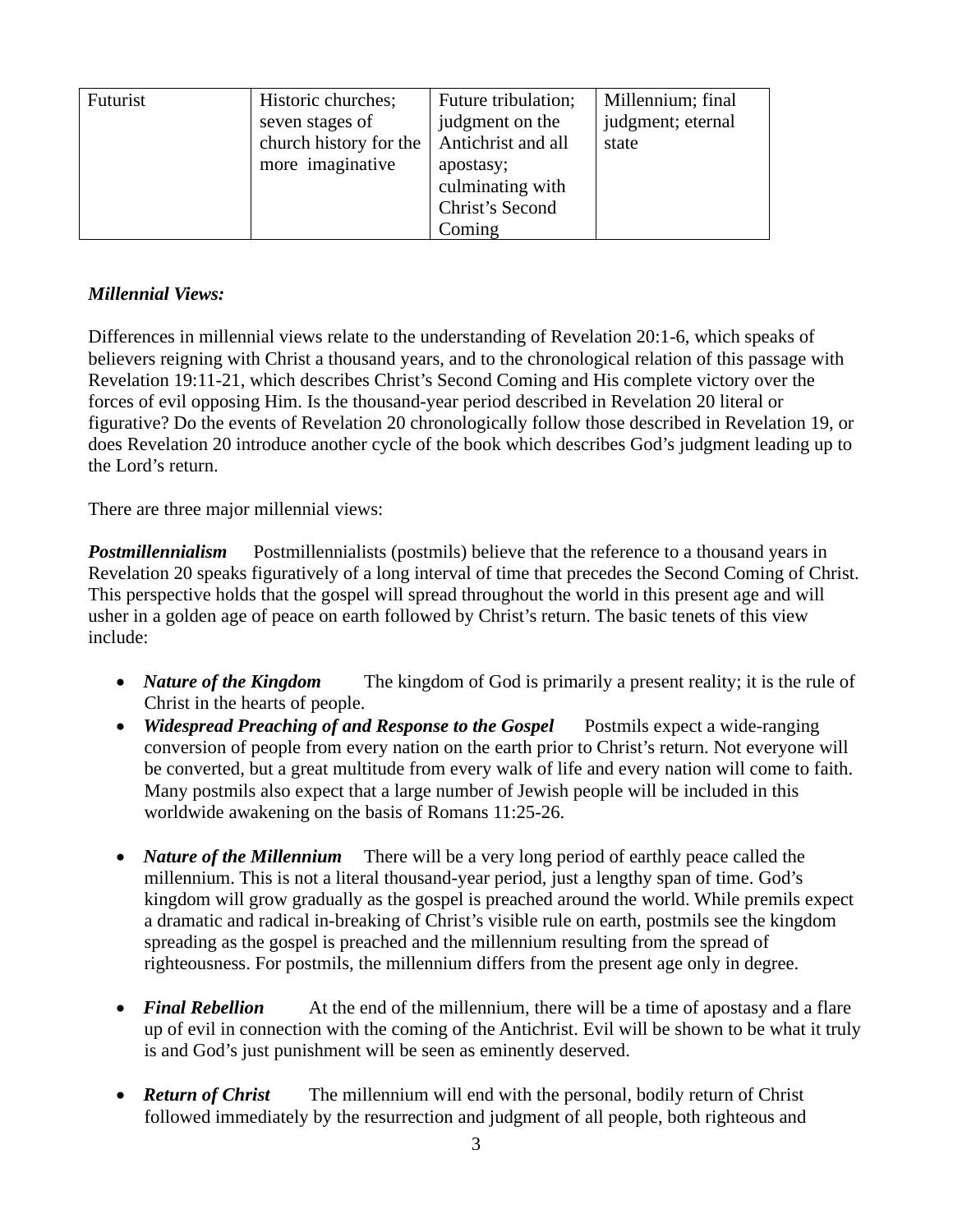unrighteous, and their assignment to heaven or hell.

*Amillennialism* Literally, amillennialism means "not [no] millennium". Amillennialists (amils) do not reject the teaching of the millennium, just the millennium as envisioned by premils and postmils. Most amils hold that the millennium is a figurative reference to the reign of Christ, and of believers with Him, in the present age (between the Lord's first and second comings). In essence, the millennium is being realized now.

The first resurrection of Revelation 20:4 refers either to Christians who have died and are with Christ in heaven or to life in Christ which starts with the new birth. Amils believe that Satan has been bound (as referred to in Rev 20) through the triumph of Christ in His crucifixion and resurrection. Unlike postmils, amils do not believe that actual earthly conditions will get better and better. Sin will run its course and Christ will return to judge the world and usher in the eternal state, including the new heavens and the new earth.

Some basic tenets of amillennialism include:

- *Second Coming as Inaugurating the Eternal State*The Second Coming of Christ will inaugurate the eternal state for both believers and unbelievers. There will be no transitional state – the millennium envisioned by the premils. The Second Coming sets in motion a number of events in close sequence – a general resurrection of both believers and unbelievers, the transformation of living believers (1 Cor 15:51-52), the rapture or catching up of Believers to welcome the descending Lord to earth (1 Thess 4:16-17), final judgment of both believers and unbelievers (Mt 25:31-46), and the ushering inof the eternal order.
- *Millennium as Symbolic* The thousand-year period mentioned in Revelation 20 is symbolic, not literal. The reference is not a temporal matter at all. Furthermore, the two resurrections mentioned in Revelation 20:4-6 do not, as premils contend, require an intervening millennium. Most amils understand the first resurrection as spiritual and the second as physical. Some see both as spiritual.
- *Figurative interpretation of Old Testament prophecies* Old Testament prophecies are interpreted less literally than premils. These prophecies are interpreted as fulfilled in the history of the church or in the eternal state rather than in a literal, seven-year tribulational period or during a millennial reign of Christ.
- *Interpretation of Revelation* The typical amil approach to Revelation is one of progressive parallelism. They believe that Revelation consists of seven sections which run parallel to each other, each depicting the church and the world between the times of Christ's first and second comings. These sections typically are as follows:
	- Rev 1-3 Seven lampstands Messages to the churches;
	- Rev 4-7 Seven seal judgments;
	- Rev 8-11 Seven trumpet judgments;
	- Rev 12-14 Seven signs of conflict Description of key spiritual players behind the unfolding drama;
	- Rev 15-16 Seven bowl judgments;
	- Rev 17-19 Victory and judgment of Christ Fall of the earthly order, the dragon, and the beasts;
	- Rev 20-22 New heavens and the new earth Completion of Christ's victory over His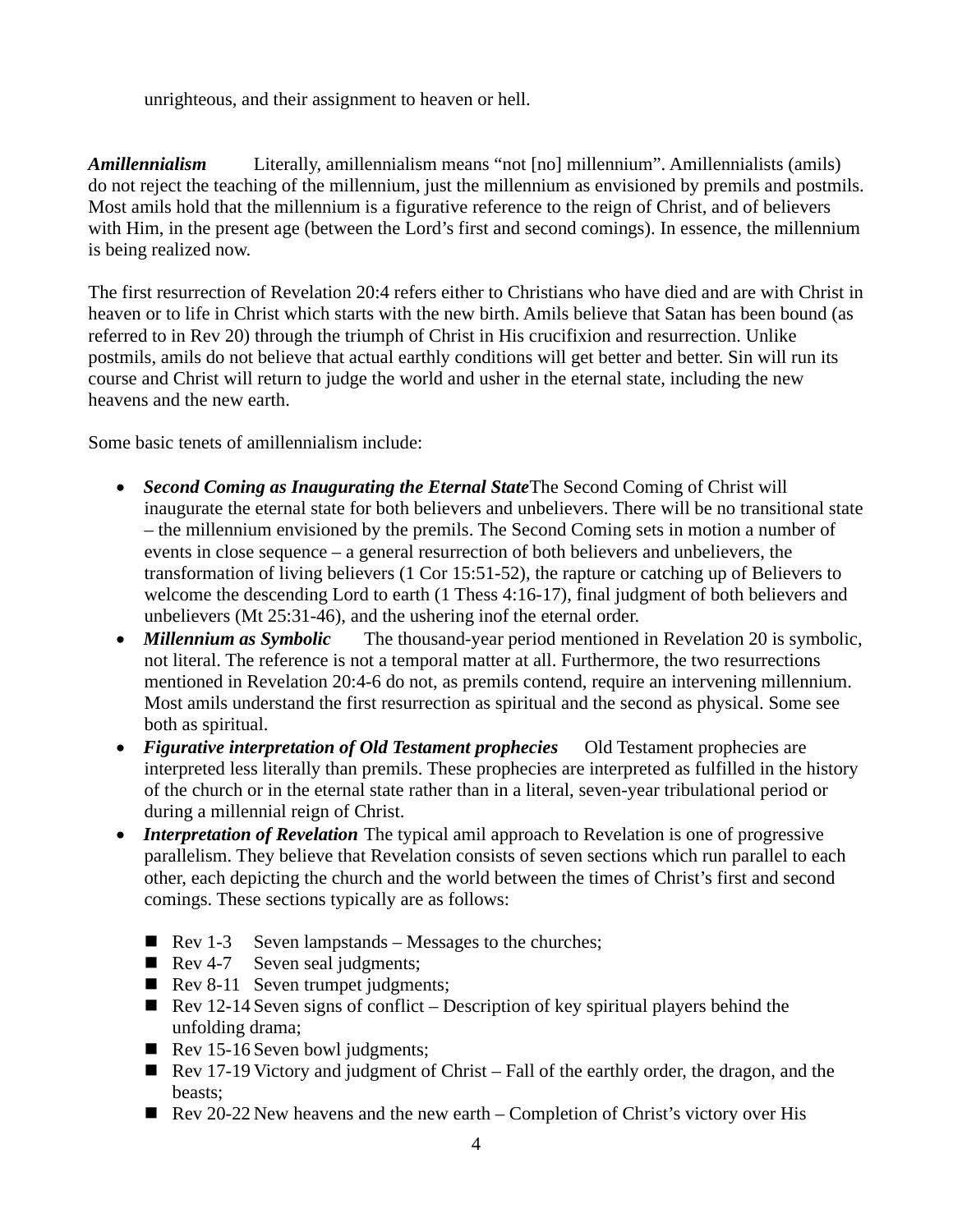enemies and the ushering in of the eternal state.

In this treatment, there is a progression. Revelation 1-11 describes the struggle on earth, picturing the church persecuted by the world. Revelation 12-22 gives the deeper spiritual background of this struggle, describing the persecution of the church by Satan and his henchmen.

• *Points of Congruence with Other Schools* Amils and postmils hold many things in common in their approach to Revelation, even to claiming the same significant church figures as adherents. Both oppose (actually, are put off by) the literalness and eschatological exuberance of the premils. However, amils do not anticipate a worldwide growth of righteousness as do the postmils and generally lack the optimism of postmils. They actually share the pessimistic outlook of the premils and a belief in the "immanence" of Christ's Second Coming (i.e. that the Lord could return at any time – there are no major events of long duration to befulfilled prior to His return). But while they share this sense of immanence, amils are noticeably less preoccupied with "signs of the times" that are premils.

*Premillennialism* Premillennilaists (premils) believe that Christ will personally return to initiate the visible manifestation of His kingdom; that the righteous dead will be raised and join the living believers inreigning with the Lord on earth for a thousand years (usually understood as a literal time period); that subsequent to this reign there will be a final rebellion that will be immediately suppressed, the wicked judged, and the eternal state inaugurated. There are two main camps in premillennialism: pretribulationalism (or dispensational premillennialism) and post-tribulationalism (or historic premillennialism, so-called because of its affinity to the chialism of the early Fathers like Irenaeus).

*Pre-tribulationalists* (pre-tribbers) believe that God will completely restore the national Israel through a literal seven-year period called the Great Tribulation, which, according to pretribbers, is described in detail in Revelation 4-19. They sharply distinguish God's dealings with Israel and His dealings with the church. Dispensational premils believe that the church will be raptured (*rapturo* is Latin for caught up – translating the Greek verb in 1Thess 4:17) before the period of the tribulation described in Revelation. They believe that the events of the Great Tribulation are used of God to bring Israel to Himself and to inaugurate His millennial reign on earth. Mid-Tribulationalism (the church won't be raptured until the middle of the tribulation) and partial rapturism (only the "godly" part of the church will be raptured) are variations of this approach.

*Post-tribulationalists* (post-tribbers) do not make sharp distinctions between God's dealings with Israel and God's dealings with the church. They teach that the people of God will be on earth during the entire tribulational period after which Christ will come in triumph to judge His enemies and to inaugurate His visible reign on earth.

Basic tenets of premillennialism include:

• *Two physical resurrections in Rev 20:4-6* Revelation 20:4-6 is something of a watershed passage for millennial views. Here, the apostles and those given authority to judge and the righteous martyrs are described as coming to life and reigning with Christ for a thousand years. In pertinent part, the text states:

"They came to life (ezesan) and reigned with Christ a thousand years.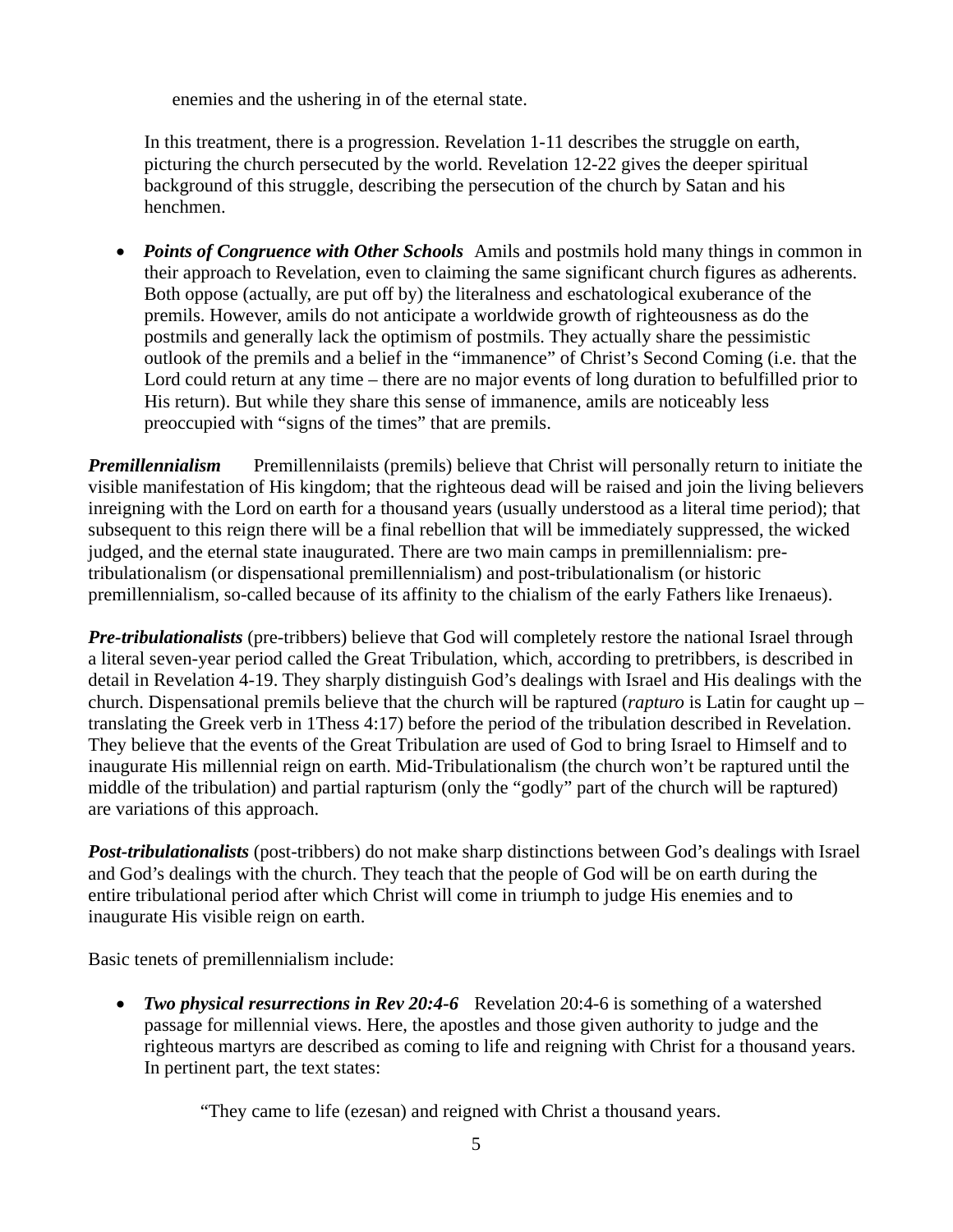5 (The rest of the dea did not come to life (ezesan) until the thousand years were ended.) This is the first resurrection. 6 Blessed and holy are those who have a part in the first resurrection. The second death has no power over them …"

Premils insist that the two resurrections referred to are bodily in nature and of different groups of people separated by an interval of time (the thousand years of the millennium). They point out that the same word (indeed, the same form and tense of the same word – ezesan) is used in both references and insist that the word used elsewhere refers to a physical resurrection. While it is possible in principle for one or both resurrections to be spiritual, there needs to some clue in the literary context to suggest this. Premils see nothing in the context to indicate that the two resurrections are different in kind. In addition, they think that the passage also implies that those who participate in the first resurrection do not participate in the second, for the passage makes a contrast between those raised at the beginning of the millennium and those raised at the end.

Amils argue that the language concerning the second death in 20:6 suggests a contrast between the first and second death, the first being bodily and preliminary and the second being spiritual and final. Likewise, they reason, the first and second resurrections are preliminary and ultimate as well, only this time, the first is spiritual and the second is physical. Amils insist that a single physical resurrection precedes a single general judgment.

- *Nature of the Millennium* Although there are important variations, premils view the millennium as having certain common elements:
	- $\blacksquare$  Jesus Christ will have absolute control. Overt opposition will be confined or eliminated.
	- It will be a period of truly righteous rule. Torah on the heart as taught in the Sermon on the Mount will be experiential reality.
	- $\blacksquare$  Christ's reign will be a political reality, ushering in worldwide peace.
	- In its character, the millennium will be clearly distinct from the rest of history.
	- $\blacksquare$  There will be harmony in nature. All hostility within the forces of nature and among its creatures will cease.
	- $\blacksquare$  The saints will reign with Christ. Faithfulness in small things in this age, renders opportunities to co-labor with God on a larger page in the next age.
- *Israel and the Millennium* Premils see a significant moving of the Spirit of God among the physical descendants of Abraham in the End Times. But with this general description, agreement ends.
	- Pre-tribbers (dispensational premils) hold that the millennium itself will have an essentially Jewish flavor and that there will be a virtual restoration of the Old Testament economy (understood as fulfilled in Christ). According to this perspective, when God has accomplished His purpose with the church (His New Testament people), He will renew His concern for national Israel. In the millennium, God will restore national Israel to a favored place in His program and will fulfill each of His prophetic promises to Israel. Thus, from this perspective, passages like Ezekiel 40-48 are to be literally fulfilled (e.g. in the building of a millennial temple).
	- Post-tribbers (historic premils) place little emphasis on national Israel, believing that the prophecies and promises to Israel are fulfilled in the church. However, most post-tribbers see a significant awakening among the Jewish people at the end of the age on the basis of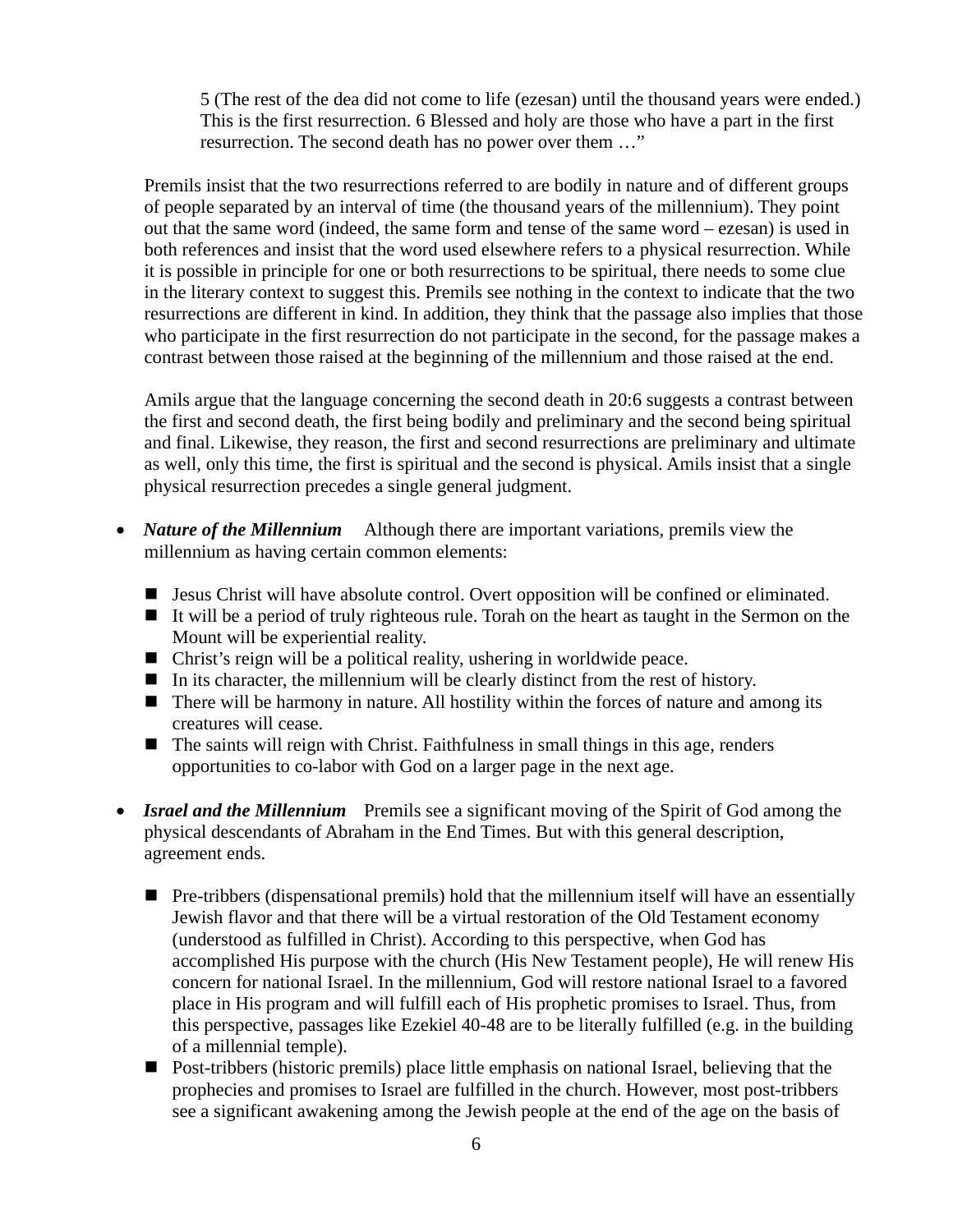such texts as Rom 11:25-26.

# *Guiding Concepts*

**Sovereignty of God** Revelation conveys a sense of the majestic sovereignty of God as no other book in the New Testament. The vision of God on His throne and the worship which is His due is an immense help in getting believers beyond our own immediate circumstances to a new understanding of the Lord of heaven and earth. It reminds us that it is God alone who rules, he alone who disposes. It is God alone who is worthy of our devotion and praise. It is God alone who will ultimately deal with human sin and who will bring to consummation the salvation of those who are His own and the final judgment which is His alone to render.

*Eschatology* Nowhere in the Bible are we given a more detailed description of the events of the end of the age. Revelation reminds us of the reality and severity of evil forces active throughout history and in the world today. Knowing how history ends helps us fit into it. A proper understanding of the focus of Eschatology thrusts us to the present to live godly lives in Christ Jesus now in expectation and hope of our full and complete deliverance in the future (see 1 Jn 3:2-3).

*High Christology* Jesus Christ is portrayed throughout the book, from the opening vision (1:12-20) to His triumphant return (19:11-16), in terms only appropriate to God. He is called the faithful witness, the firstborn from the dea, the ruler over the kings of the earth (1:5), the Furst and the Last (1:17), the Living One (1:18), the Son of God (2:18), the holy and true (3:7), the Amen, the Faithful and True Witness, the ruler of God's Creation (3:14), the Lion of the tribe of Judah (5:5), the root of David (5:5; 22:16), the Lamb (5:6), Faithful and True (19:1), the Word of God (19:13), the King of kings and Lord of lords (19:16), and the Bright and Morning Star (22:16). Both God the Father and His Son Jesus Christ are called "the Alpha and the Omega" (compare 1:8; 22:13). John makes it clear that the sovereign God is accomplishing His purposes on earth through the Son, very God Himself.

**Portrait of Evil** Revelation charts a glaring portrait of evil. It contains no hint that the world at large will improve or that all people will turn to God in repentance and faith. The depiction of human civilization at the close of the age is one that is highly prosperous, culturally advanced, grossly unjust, and thoroughly materialistic and godless (18:2ff). The last act of unredeemed humanity is armed rebellion against the rightful Sovereign of the universe (20:7-10). The final doom of sin is described in a way that makes your skin crawl (20:15), but the justice of which is indisputable.

Perhaps evil's most prominent and deceitful characteristic is its Satanic counterfeits of God Himself and of His church. Satan, the beast, and the false prophet form an unholy trio that counterfeits the Holy Trinity. Note the following parallels:

- The beast is the image of Satan (13:1ff) as Christ is the perfect image of God (Col 1:15);
- The beast wears many foul crowns  $(13:1)$  as Christ wears many worthy ones  $(19:12)$ ;
- The beast is empowered by the dragon (13:2) just as Christ has power and authority from the Father (12:10; Jn 5:21-23);
- The beast counterfeits Christ's resurrection (13:3) and usurps Christ's rightful position as the object of human worship (13:4, 8);
- The beast wars against the saints  $(13:7)$  as Christ wars with the saints against the godless (19:11-21);
- Babylon the great harlot counterfeits the bride of Christ (17:1ff) complete with a false ministry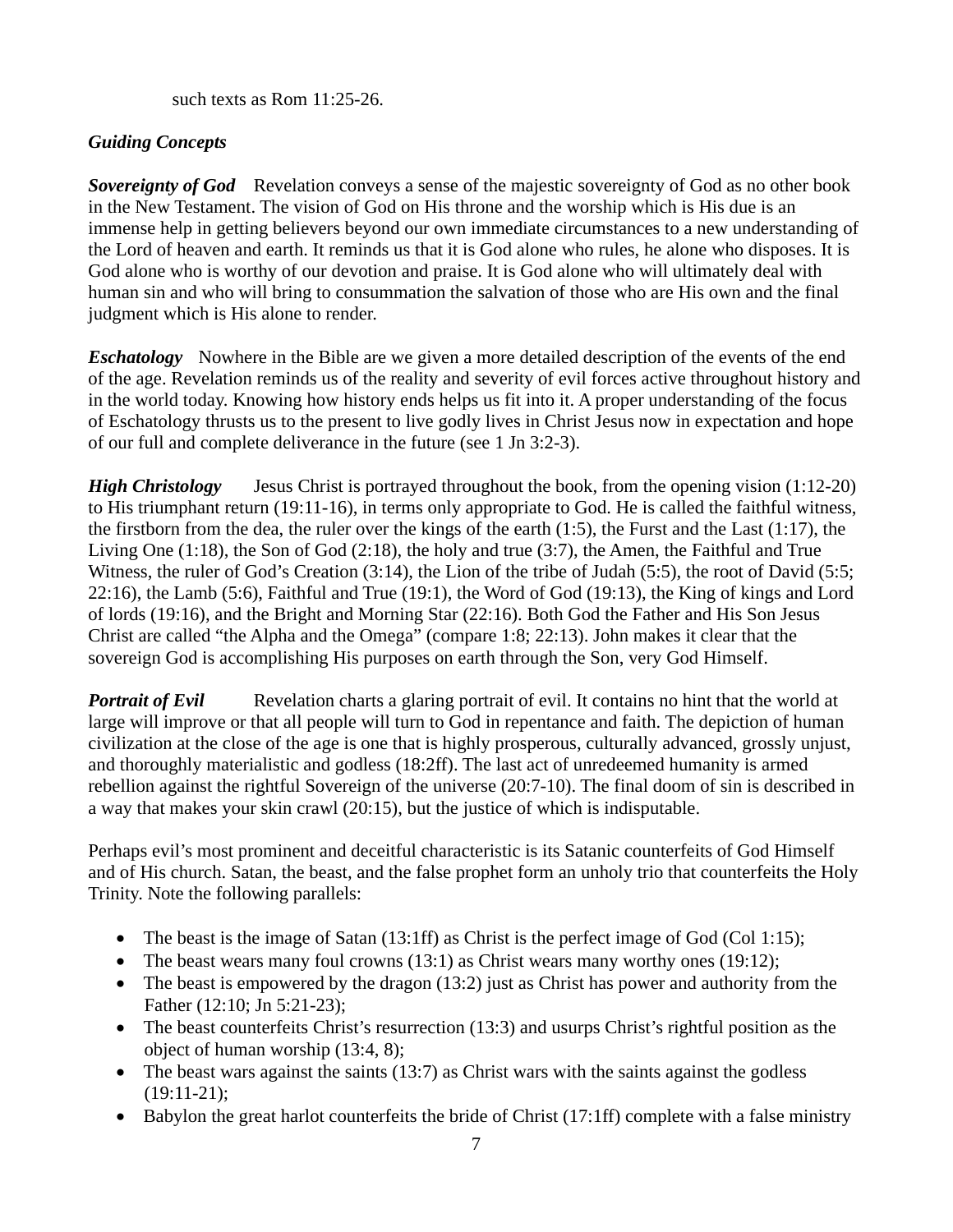(the false prophet) and a godless idolatry that makes a mockery of true worship.

*Apocalyptic* Revelation belongs to the category of apocalyptic literature. Such literature is characterized by

- Symbolic language, dreams, and visions;
- Intense despair over the present circumstances and pervasive hope of future divine intervention;
- Celestial powers (angels and demons) as messengers and agents working out God's purposes; and
- The catastrophic judgment of the wicked and the supernatural deliverance of the righteous.

Most of Revelation's imagery is derived from the Old Testament prophetical books. The outlook of this type of literature is pessimistic in the sense that the world, in itself, is hopelessly lost and corrupt. The book calls the people of God to persevere and sinners to repent for the old age is groaning to a close and a divine cataclysm will usher in a new age which is completely different.

**Restoration** Note the parallels between the first three (Gen 1-3) and the last three (Rev 20-22) chapters of the Bible:

God created the heavens and earth  $(1:1)$  New heavens and new earth  $(21:1)$ Darkness he called night (1:5) There is no night there (21:25) God made the sun and moon  $(1:16)$  No need of sun or moon  $(21:23)$ Death comes with eating of the tree  $(2.17; 3.19)$  There shall be no more death  $(21.4)$ Satan appears as humanity's deceiver  $(3:1)$  Satan disappears forever  $(20:10)$ Garden of Eden defiled (3:6-7) City of God never defiled (21:27) Walk of God with people interrupted  $(3.8-10)$  Dwelling with people resumed  $(21.3)$ Initial triumph of the serpent (3:13) Ultimate triumph of Lamb (21:3; 22:3) Sorrow greatly multiplied  $(3:16)$  No more sorrow  $(21;4)$ Cursed is the ground  $(3:17)$  No more curse  $(22:3)$ Adam's dominion broken (3:19) Christ's dominion restored (22;5) Eden closed and people barred (3:23-24) Paradise open and people welcomed (21:24-25) Access to the tree of life denied (3:24) Access to tree reinstated (22:14) People driven from God's presence (3:24) They shall see His face (22:4)

## *Gen 1-3 Rev 20-22*

**Significance of Numbers** A distinctive feature of Revelation is the frequent numbers, seemingly with symbolic significance. The number seven appears over 50 times and is often understood as symbolic of completeness. Revelation has seven beatitudes (1:3; 14:13; 16:15; 19:9; 20:6; 22:7, 14), seven churches (2:1, 8, 12, 18; 3:1, 7, 14), seven spirits of God (1:4; 4:5), seven golden lampstands (1:12; 4:5), seven stars (1:16), seven seal judgments (5:1; 6:1, 3, 5, 7, 12; 8:1), seven trumpet judgments (8:6, 7, 8, 10, 12; 9:1, 13; 11:15), a Lamb with seven horns and eyes ((5:6), seven thunders (10:3), seven bowl judgments (16:1, 2-4, 8, 10, 12, 17), seven signs (12:1, 3; 13:13-14; 15:1; 16:14; 19:20), a dragon with seven crowns (12:3), seven hills (17:9), seven kings (17:10), and a number of other sevens as well. The numbers four and twelve figure prominently also. There are four living creatures (4:6), four horsemen (6:1-8), four angels (9:14), as well as multiples of four such as the twenty-four elders (4:4) and the one hundred and forty-four thousand of the redeemed (7:4; 14:1).